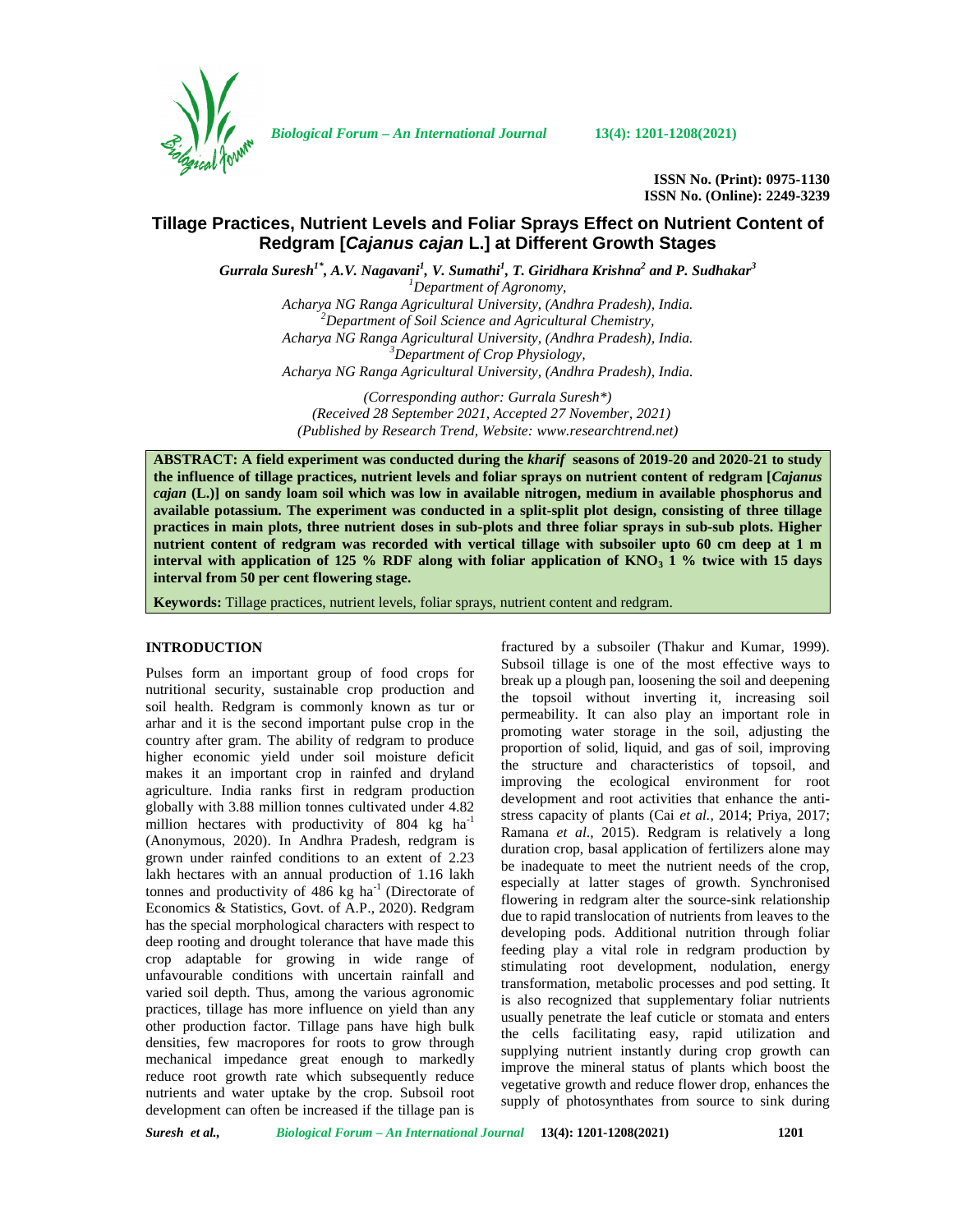reproductive stage and pod formation in turn increase the crop yield (Sarkar & Malick, 2009; Thakur *et al*., 2017). The lower yield of redgram is mainly attributed to inadequate and imbalance application of nutrients. The prominent effect of foliar application of nutrients from flowering stage was on reduction in flower shed and flower drop percentage. Hence, the present study was carried out to study the effect of tillage practices, nutrient levels and foliar application on nutrient content of redgram crop.

## **MATERIALS AND METHODS**

A field experiment was conducted at S.V. Agricultural College, Tirupati campus of Acharya N.G. Ranga Agricultural University, Andhra Pradesh during two consecutive *kharif* seasons of 2019-20 and 2020-21 to study the influence of tillage practices, nutrient levels and foliar application on nutrient content of redgram crop. The soil of the experimental field was sandy loam in texture, low in available N, medium in available P and available K. Redgram variety LRG-52 was used for experimentation. The experiment was laid in split-split design with three tillage practices  $(T_1:Conventional)$ tillage with tractor drawn cultivator,  $T_2$ : Ploughing with duck foot cultivator upto a depth of 30 cm and  $T_3$ : Vertical tillage with subsoiler upto 60 cm deep at 1.0 m interval) in main plots, three nutrient levels  $(N_1:75\%$ RDF, N<sub>2</sub>:100 % RDF (20:50:00 kg ha<sup>-1</sup>) and N<sub>3</sub>:125 % RDF) in subplots and three foliar sprays  $(F_1:$  Control -No spray,  $F_2$ : Borax 0.1 % and  $F_3$ : KNO<sub>3</sub> 1 %) in subsub plots. Three nutrient levels were applied to sub plots as per the prescribed treatments assigned. Entire quantities of N,  $P_2O_5$  and K<sub>2</sub>O were applied by placement method at the time of sowing and first foliar spray of borax  $0.1\%$  and  $KNO<sub>3</sub> 1\%$  was done from 50 per cent flowering stage and second spray at 15 days after the first spray.

The plant samples collected at 30, 60, 90, 120 DAS and at harvesting stage of redgram were shade dried and subsequently dried in a hot air oven at  $65^{\circ}$ C to a constant weight. The plant samples were ground in willey mill and stored in labelled brown paper bags for analysis. The samples were analysed for nitrogen, phosphorus and potassium content by following standard methods. The nitrogen content in dried plant samples was determined by Micro Kjeldahl distillation method after destroying organic matter by  $H_2SO_4$  and H2O<sup>2</sup> (Piper, 1966). Plant samples were digested with a tri-acid mixture consisting of  $(HNO<sub>3</sub>: H<sub>2</sub>SO<sub>4</sub>: HClO<sub>4</sub>$  in 9:4:1). The digest was made upto 100 ml phosphorus content in the triacid digest was determined by developing yellow colour with Barton's reagent. The intensity of yellow colour was determined by using UV visible spectrophotometer at 420 nm (Piper, 1966). Potassium content in the tri-acid extract of plant samples was determined using flame photometer as per the method described by Piper (1966).

### **RESULTS AND DISCUSSION**

Plant nutrient content *viz.,* nitrogen, phosphorus and potassium was estimated in redgram at 30, 60, 90, 120 DAS and at harvest. Content of nutrients differed

significantly due to tillage, nutrient management practices, foliar sprays and interactions had no significant influence on content of nutrient in redgram at all the growth stages during both the years of study as well as in pooled mean.

**Plant Nitrogen Content.** The nitrogen content in plant at all the growth stages of redgram varied conspicuously due to different tillage, nutrient management practices but foliar sprays could exerted significant effect only at harvesting stage, while their interaction was found to be non-significant (Table 1 and 1a).

**Nitrogen content at 30 DAS.** Various tillage and nutrient management practices could not exert significant influence on plant nitrogen content and their interaction was not statistically traceable during both the years of investigation and in pooled mean. However, nitrogen content in plant was maximum with vertical tillage with subsoiler upto 60 cm depth at 1 m interval  $(T_3)$  followed by ploughing with duck foot cultivator upto a depth of 30 cm  $(T_2)$  and it was minimum with conventional tillage with tractor drawn cultivator  $(T_1)$ . Among nutrient management practices studied, 125 % RDF  $(N_3)$  resulted in higher nitrogen content followed by 100 % RDF  $(N_2)$  and 75 % RDF  $(N_1)$ .

**Nitrogen content at 60, 90 and 120 DAS.** The nitrogen content in plant varied conspicuously due to different tillage and nutrient management practices, while their interaction effect was found to be non significant during both the years of study as well as in pooled mean. The nitrogen content in plant was recorded maximum with vertical tillage with subsoiler upto 60 cm deep at 1 m interval  $(T_3)$  which was significantly superior to ploughing with duck foot cultivator upto a depth of 30 cm  $(T_2)$  and conventional tillage with tractor drawn cultivator  $(T_1)$ . The nitrogen content in plant was recorded minimum with conventional tillage with tractor drawn cultivator  $(T_1)$ . As regards nutrient management practices studied, application of 125 % RDF  $(N_3)$  registered higher nitrogen content in plant which was significantly superior to 100 % RDF  $(N_2)$  and 75 % RDF  $(N_1)$ . The difference between latter two treatments was significant.

**Nitrogen content at harvest.** Different tillage, nutrient management practices and foliar sprays significantly influenced the nitrogen content in plant, while their interaction effect was not statistically traceable during both the years of study as well as in pooled mean. Vertical tillage with subsoiler upto 60 cm deep at 1 m interval  $(T_3)$  produced significantly higher nitrogen content in plant which was at par with ploughing with duck foot cultivator upto a depth of 30 cm  $(T_2)$  and significantly superior to conventional tillage with tractor drawn cultivator  $(T_1)$ . Among different nutrient management practices tried, maximum nitrogen content in plant was registered with application of 125 % RDF  $(N_3)$  which was significantly superior to 100 % RDF  $(N_2)$  and 75 % RDF  $(N_1)$ .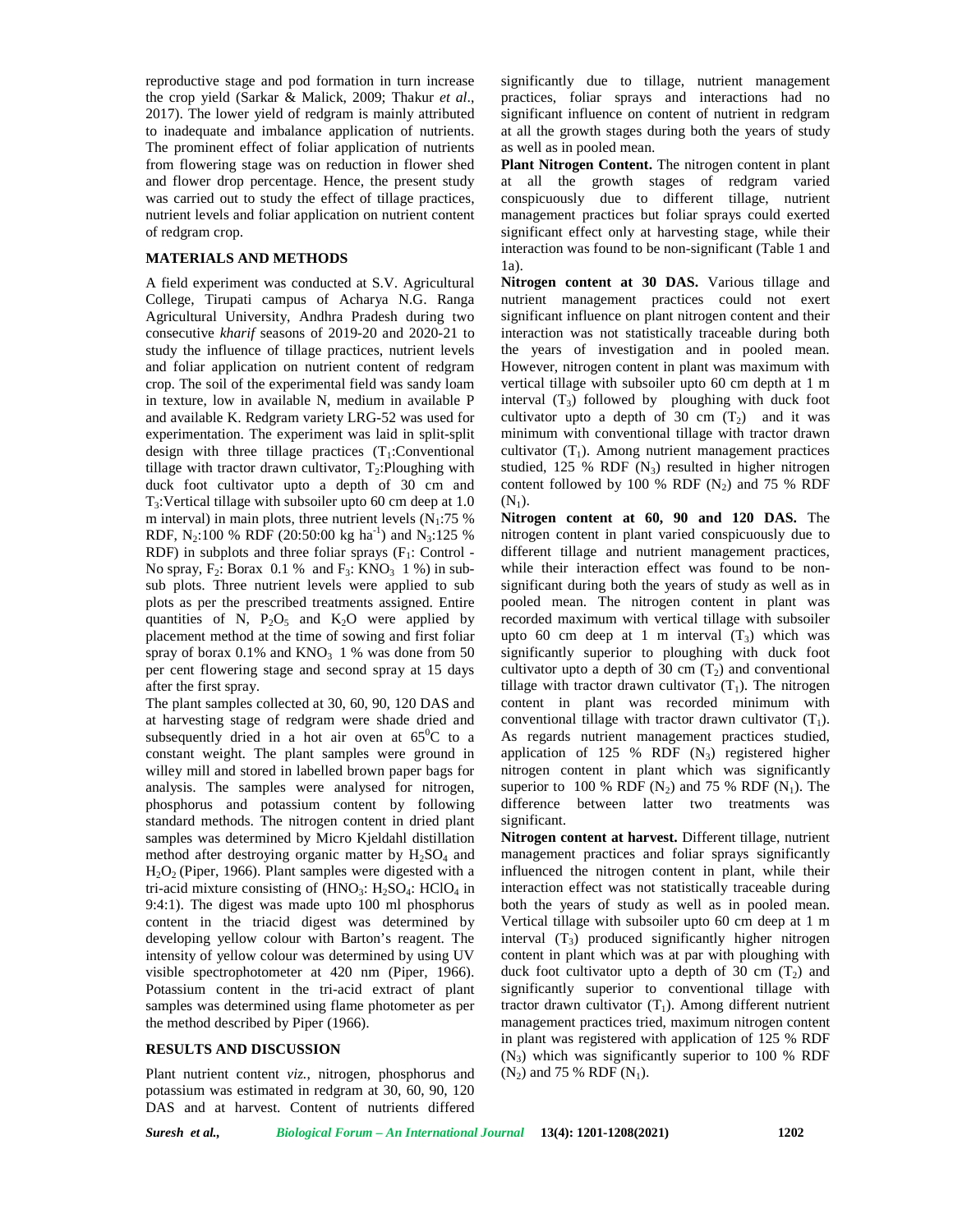|                                                                              |                        | 00 and 90 DAS.               |                                     |                        |                        |                        |                        |                        |                        |
|------------------------------------------------------------------------------|------------------------|------------------------------|-------------------------------------|------------------------|------------------------|------------------------|------------------------|------------------------|------------------------|
|                                                                              |                        | <b>30 DAS</b>                |                                     | <b>60 DAS</b>          |                        |                        |                        | <b>90 DAS</b>          |                        |
| <b>Treatments</b>                                                            | 2019-                  | 2020-                        | Pooled                              | 2019-                  | 2020-                  | Pooled                 | 2019-                  | 2020-                  | Pooled                 |
|                                                                              | 20                     | 21                           |                                     | 20                     | 21                     |                        | 20                     | 21                     |                        |
|                                                                              |                        |                              | Main plots : Tillage practices (T)  |                        |                        |                        |                        |                        |                        |
| $T_1$ - Conventional tillage with tractor drawn cultivator                   | 1.19                   | 1.13                         | 1.16                                | 1.35                   | 1.25                   | 1.30                   | 1.39                   | 1.26                   | 1.33                   |
| $T_2$ - Ploughing with duck foot cultivator upto a depth of<br>30 cm         | 1.23                   | 1.17                         | 1.20                                | 1.39                   | 1.33                   | 1.36                   | 1.43                   | 1.34                   | 1.39                   |
| $T_3$ - Vertical Tillage with subsoiler upto 60 cm deep at 1.0<br>m interval | 1.27                   | 1.20                         | 1.24                                | 1.44                   | 1.38                   | 1.41                   | 1.48                   | 1.37                   | 1.43                   |
| $SEm \pm$                                                                    | 0.022                  | 0.020                        | 0.021                               | 0.013                  | 0.013                  | 0.013                  | 0.013                  | 0.013                  | 0.013                  |
| $CD (P = 0.05)$                                                              | NS                     | <b>NS</b>                    | <b>NS</b>                           | 0.05                   | 0.05                   | 0.05                   | 0.05                   | 0.05                   | 0.05                   |
| Sub plots : Nutrient management practices (N)                                |                        |                              |                                     |                        |                        |                        |                        |                        |                        |
| $N_1$ - 75 % RDF                                                             | 1.19                   | 1.13                         | 1.16                                | 1.31                   | 1.23                   | 1.27                   | 1.35                   | 1.23                   | 1.29                   |
| $N_2$ - 100 % RDF                                                            | 1.23                   | 1.17                         | 1.20                                | 1.39                   | 1.32                   | 1.36                   | 1.44                   | 1.33                   | 1.39                   |
| N <sub>3</sub> -125 % RDF                                                    | 1.27                   | 1.21                         | 1.24                                | 1.47                   | 1.41                   | 1.44                   | 1.52                   | 1.42                   | 1.47                   |
| $SEm \pm$                                                                    | 0.04                   | 0.036                        | 0.038                               | 0.018                  | 0.018                  | 0.018                  | 0.019                  | 0.018                  | 0.019                  |
| $CD (P = 0.05)$                                                              | $\overline{\text{NS}}$ | NS                           | $\overline{\text{NS}}$              | 0.06                   | 0.06                   | 0.060                  | 0.06                   | 0.06                   | 0.06                   |
|                                                                              |                        |                              | Sub sub plots : Foliar sprays $(F)$ |                        |                        |                        |                        |                        |                        |
| $F_1$ - Control (No spray)                                                   | 1.22                   | 1.16                         | 1.19                                | 1.39                   | 1.32                   | 1.36                   | 1.43                   | 1.32                   | 1.38                   |
| $F_2$ - Borax 0.1 %                                                          | 1.23                   | 1.17                         | 1.20                                | 1.39                   | 1.32                   | 1.36                   | 1.43                   | 1.33                   | 1.38                   |
| $F_3$ - KNO <sub>3</sub> 1 %                                                 | 1.23                   | 1.17                         | 1.20                                | 1.39                   | 1.32                   | 1.36                   | 1.44                   | 1.33                   | 1.39                   |
| $SEm \pm$                                                                    | 0.019                  | 0.018                        | 0.019                               | 0.022                  | 0.02                   | 0.021                  | 0.023                  | 0.021                  | 0.022                  |
| $CD (P = 0.05)$                                                              | <b>NS</b>              | $\overline{\text{NS}}$       | <b>NS</b>                           | <b>NS</b>              | <b>NS</b>              | <b>NS</b>              | <b>NS</b>              | <b>NS</b>              | <b>NS</b>              |
|                                                                              |                        | <b>Interaction</b>           |                                     |                        |                        |                        |                        |                        |                        |
|                                                                              |                        | $T \times N$                 |                                     |                        |                        |                        |                        |                        |                        |
| $SEm \pm$                                                                    | 0.065                  | 0.062                        | 0.064                               | 0.032                  | 0.031                  | 0.032                  | 0.033                  | 0.031                  | 0.032                  |
| $CD (P = 0.05)$                                                              | <b>NS</b>              | <b>NS</b>                    | $\overline{\text{NS}}$              | <b>NS</b>              | <b>NS</b>              | <b>NS</b>              | <b>NS</b>              | <b>NS</b>              | <b>NS</b>              |
|                                                                              |                        | $\mathbf{T}\times\mathbf{F}$ |                                     |                        |                        |                        |                        |                        |                        |
| $SEm \pm$                                                                    | 0.033                  | 0.032                        | 0.033                               | 0.038                  | 0.037                  | 0.038                  | 0.039                  | 0.037                  | 0.038                  |
| $CD (P = 0.05)$                                                              | $\overline{\text{NS}}$ | $\overline{\text{NS}}$       | $\overline{\text{NS}}$              | $\overline{\text{NS}}$ | $\overline{\text{NS}}$ | $\overline{\text{NS}}$ | $\overline{\text{NS}}$ | $\overline{\text{NS}}$ | $\overline{\text{NS}}$ |
|                                                                              |                        | $N \times F$                 |                                     |                        |                        |                        |                        |                        |                        |
| $SEm \pm$                                                                    | 0.033                  | 0.032                        | 0.033                               | 0.038                  | 0.037                  | 0.038                  | 0.039                  | 0.037                  | 0.038                  |
| $CD (P = 0.05)$                                                              | NS                     | $\overline{\text{NS}}$       | $\overline{\text{NS}}$              | $\overline{\text{NS}}$ | $\overline{\text{NS}}$ | $\overline{\text{NS}}$ | <b>NS</b>              | <b>NS</b>              | $\overline{\text{NS}}$ |
|                                                                              |                        | $T \times N \times F$        |                                     |                        |                        |                        |                        |                        |                        |
| SE $m \pm$                                                                   | 0.056                  | 0.054                        | 0.055                               | 0.066                  | 0.064                  | 0.065                  | 0.068                  | 0.065                  | 0.067                  |
| $CD (P = 0.05)$                                                              | <b>NS</b>              | $\overline{\text{NS}}$       | <b>NS</b>                           | $\overline{\text{NS}}$ | <b>NS</b>              | <b>NS</b>              | <b>NS</b>              | <b>NS</b>              | $\overline{\text{NS}}$ |

## **Table 1: Nitrogen content (%) of redgram as influenced by tillage and nutrient management practices at 30, 60 and 90 DAS.**

**Table 1a: Nitrogen content (%) of redgram as influenced by tillage and nutrient management practices at 120 DAS and at harvest.**

|                                                                           |           | <b>120 DAS</b> |           | At harvest |           | Pooled    |  |
|---------------------------------------------------------------------------|-----------|----------------|-----------|------------|-----------|-----------|--|
| <b>Treatments</b>                                                         |           | 2020-21        | Pooled    | 2019-20    | 2020-21   |           |  |
| Main plots : Tillage practices (T)                                        |           |                |           |            |           |           |  |
| $T_1$ - Conventional tillage with tractor drawn cultivator                | 1.41      | 1.30           | 1.36      | 1.35       | 1.28      | 1.32      |  |
| $T_2$ - Ploughing with duck foot cultivator upto a depth of 30 cm         | 1.51      | 1.39           | 1.45      | 1.47       | 1.39      | 1.43      |  |
| $T_3$ - Vertical Tillage with subsoiler upto 60 cm deep at 1.0 m interval | 1.56      | 1.43           | 1.50      | 1.54       | 1.46      | 1.50      |  |
| $SEm \pm$                                                                 | 0.017     | 0.015          | 0.016     | 0.033      | 0.032     | 0.033     |  |
| $CD (P = 0.05)$                                                           | 0.07      | 0.06           | 0.07      | 0.13       | 0.12      | 0.13      |  |
| Sub plots : Nutrient management practices (N)                             |           |                |           |            |           |           |  |
| $N_1$ - 75 % RDF                                                          | 1.39      | 1.28           | 1.34      | 1.35       | 1.29      | 1.32      |  |
| N <sub>2</sub> -100 % RDF                                                 | 1.50      | 1.38           | 1.44      | 1.46       | 1.38      | 1.42      |  |
| N <sub>3</sub> -125 % RDF                                                 | 1.59      | 1.46           | 1.53      | 1.54       | 1.47      | 1.51      |  |
| SE $m \pm$                                                                | 0.03      | 0.028          | 0.029     | 0.023      | 0.022     | 0.023     |  |
| $CD (P = 0.05)$                                                           | 0.09      | 0.09           | 0.090     | 0.07       | 0.07      | 0.07      |  |
| Sub sub plots : Foliar sprays (F)                                         |           |                |           |            |           |           |  |
| $F_1$ - Control (No spray)                                                | 1.48      | 1.36           | 1.42      | 1.38       | 1.31      | 1.35      |  |
| $F_2$ - Borax 0.1 %                                                       | 1.49      | 1.37           | 1.43      | 1.45       | 1.37      | 1.41      |  |
| $F_3$ - KNO <sub>3</sub> 1 %                                              | 1.50      | 1.38           | 1.44      | 1.53       | 1.45      | 1.49      |  |
| $SEm \pm$                                                                 | 0.023     | 0.021          | 0.022     | 0.026      | 0.025     | 0.026     |  |
| $CD (P = 0.05)$                                                           | <b>NS</b> | <b>NS</b>      | <b>NS</b> | 0.07       | 0.07      | 0.07      |  |
| <b>Interaction</b>                                                        |           |                |           |            |           |           |  |
| $T \times N$                                                              |           |                |           |            |           |           |  |
| $SEm \pm$                                                                 | 0.052     | 0.048          | 0.050     | 0.039      | 0.037     | 0.038     |  |
| $CD (P = 0.05)$                                                           | <b>NS</b> | <b>NS</b>      | <b>NS</b> | <b>NS</b>  | <b>NS</b> | <b>NS</b> |  |
| $T \times F$                                                              |           |                |           |            |           |           |  |
| $SEm \pm$                                                                 | 0.040     | 0.037          | 0.039     | 0.045      | 0.043     | 0.044     |  |
| $CD (P = 0.05)$                                                           | <b>NS</b> | <b>NS</b>      | <b>NS</b> | <b>NS</b>  | <b>NS</b> | <b>NS</b> |  |
| $N \times F$                                                              |           |                |           |            |           |           |  |
| $SEm \pm$                                                                 | 0.040     | 0.037          | 0.039     | 0.045      | 0.043     | 0.044     |  |
| $CD (P = 0.05)$                                                           | <b>NS</b> | <b>NS</b>      | <b>NS</b> | <b>NS</b>  | <b>NS</b> | <b>NS</b> |  |
| $\mathbf{T}\times\mathbf{N}\times\mathbf{F}$                              |           |                |           |            |           |           |  |
| $SEm \pm$                                                                 | 0.069     | 0.064          | 0.067     | 0.078      | 0.074     | 0.076     |  |
| $CD (P = 0.05)$                                                           | <b>NS</b> | <b>NS</b>      | <b>NS</b> | <b>NS</b>  | <b>NS</b> | <b>NS</b> |  |
|                                                                           |           |                |           |            |           |           |  |

*Suresh et al., Biological Forum – An International Journal* **13(4): 1201-1208(2021) 1203**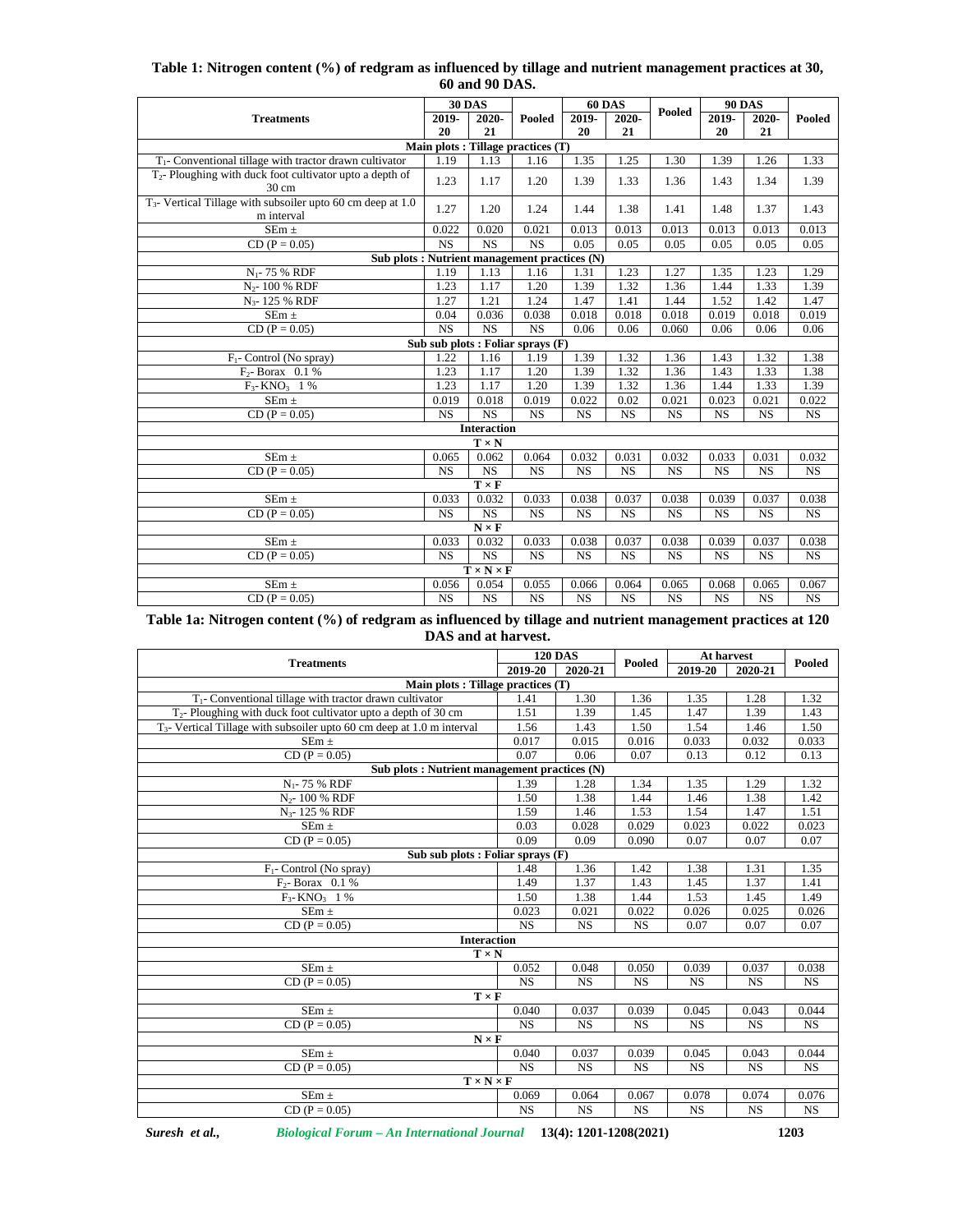Difference between the latter two nutrient management practices was statistically comparable with each other and lower nitrogen content in plant was registered with application of 75 % RDF  $(N_1)$ . Foliar application of  $KNO<sub>3</sub>$  1 % (F<sub>3</sub>) with 15 days interval from 50 per cent flowering stage recorded higher nitrogen content in plant at harvest followed by foliar application of borax 0.1 %  $(F_2)$  and control (No spray)  $(F_1)$  with significant disparity between any two of the three foliar sprays during first year. In the second year, foliar application of  $KNO_3$  1 % (F<sub>3</sub>) recorded the higher nitrogen content in plant which was comparable with foliar application of borax 0.1 %  $(F_2)$  and significantly superior to control (No spray)  $(F_1)$ .

**Phosphorus Content.** The Phosphorus content in plant at all the growth stages of redgram varied conspicuously due to different tillage, nutrient management practices but foliar sprays, as well as their interaction was found to be non-significant during both the years of study inclusive of pooled mean (Table 2 and 2a).

**Phosphorus content at 30 DAS.** The phosphorus content in plant was not significantly influenced by different tillage, nutrient management practices and their interaction during both the instances of investigation inclusive of pooled mean. However, phosphorus content in plant was maximum with vertical

tillage with subsoiler upto 60 cm depth at 1 m interval  $(T_3)$  followed by ploughing with duck foot cultivator upto a depth of 30 cm  $(T_2)$ . Conventional tillage with tractor drawn cultivator  $(T_1)$  recorded the minimum phosphorus content in plants. Phosphorus content in plant was recorded higher with 125 % RDF  $(N_3)$ followed by 100 % RDF  $(N_2)$  and 75 % RDF  $(N_1)$ recorded the lower phosphorus content in redgram plants.

**Phosphorus content at 60, 90 and 120 DAS.** Different tillage and nutrient management practices significantly influence the phosphorus content in plant, while their interaction effect was not statistically traceable during both the years of study as well as in pooled mean. The highest phosphorus content in plant was due to vertical tillage with subsoiler upto 60 cm deep at 1 m interval  $(T_3)$ , followed by ploughing with duck foot cultivator upto a depth of 30 cm  $(T_2)$  and conventional tillage with tractor drawn cultivator  $(T_1)$  with significant disparity between any two of the three tillage practices in the order of descent. Successive increase in fertilizer dose from 75 % RDF to 125 % RDF progressively increased the phosphorus content in plant. The highest phosphorus content in plant was with the highest dose of 125 % RDF  $(N_3)$  followed by 100 % RDF  $(N_2)$  and significantly superior to 75 % RDF  $(N_1)$  in the order of descent with significant disparity with each other.

**Table 2: Phosphorus content (%) of redgram as influenced by tillage and nutrient management practices at 30, 60 and 90 DAS.**

|                                                                             |                                               | <b>30 DAS</b>         |                                    |           | <b>60 DAS</b> |               | <b>90 DAS</b> |           |           |
|-----------------------------------------------------------------------------|-----------------------------------------------|-----------------------|------------------------------------|-----------|---------------|---------------|---------------|-----------|-----------|
| <b>Treatments</b>                                                           | 2019-                                         | 2020-                 | Pooled                             | 2019-     | 2020-         | <b>Pooled</b> | 2019-         | 2020-     | Pooled    |
|                                                                             | 20                                            | 21                    |                                    | 20        | 21            |               | 20            | 21        |           |
|                                                                             |                                               |                       | Main plots : Tillage practices (T) |           |               |               |               |           |           |
| $T_1$ - Conventional tillage with tractor drawn<br>cultivator               | 0.159                                         | 0.145                 | 0.152                              | 0.165     | 0.149         | 0.157         | 0.179         | 0.188     | 0.184     |
| $T_2$ - Ploughing with duck foot cultivator upto a depth<br>of 30 cm        | 0.199                                         | 0.182                 | 0.191                              | 0.210     | 0.189         | 0.200         | 0.225         | 0.237     | 0.231     |
| $T3$ - Vertical Tillage with subsoiler upto 60 cm deep<br>at 1.0 m interval | 0.244                                         | 0.223                 | 0.234                              | 0.263     | 0.242         | 0.253         | 0.280         | 0.296     | 0.288     |
| SEm $\pm$                                                                   | 0.0006                                        | 0.0050                | 0.0028                             | 0.0084    | 0.0080        | 0.0082        | 0.0070        | 0.0103    | 0.0087    |
| $CD (P = 0.05)$                                                             | <b>NS</b>                                     | <b>NS</b>             | <b>NS</b>                          | 0.033     | 0.031         | 0.032         | 0.027         | 0.041     | 0.034     |
|                                                                             | Sub plots : Nutrient management practices (N) |                       |                                    |           |               |               |               |           |           |
| $N_1$ - 75 % RDF                                                            | 0.185                                         | 0.169                 | 0.177                              | 0.192     | 0.174         | 0.183         | 0.192         | 0.192     | 0.192     |
| N <sub>2</sub> -100 % RDF                                                   | 0.202                                         | 0.185                 | 0.194                              | 0.218     | 0.198         | 0.208         | 0.231         | 0.245     | 0.238     |
| N <sub>3</sub> -125 % RDF                                                   | 0.215                                         | 0.197                 | 0.206                              | 0.228     | 0.207         | 0.218         | 0.260         | 0.283     | 0.272     |
| $SEm \pm$                                                                   | 0.0005                                        | 0.001                 | 0.0008                             | 0.0030    | 0.0028        | 0.0029        | 0.0044        | 0.0218    | 0.0131    |
| $CD (P = 0.05)$                                                             | <b>NS</b>                                     | <b>NS</b>             | <b>NS</b>                          | 0.009     | 0.009         | 0.009         | 0.014         | 0.067     | 0.041     |
|                                                                             |                                               |                       | Sub sub plots : Foliar sprays (F)  |           |               |               |               |           |           |
| $F_1$ - Control (No spray)                                                  | 0.199                                         | 0.182                 | 0.191                              | 0.211     | 0.192         | 0.202         | 0.227         | 0.240     | 0.234     |
| $F_2$ - Borax 0.1 %                                                         | 0.201                                         | 0.183                 | 0.192                              | 0.211     | 0.191         | 0.201         | 0.227         | 0.239     | 0.233     |
| $F_3$ - KNO <sub>3</sub> 1 %                                                | 0.202                                         | 0.184                 | 0.193                              | 0.216     | 0.197         | 0.207         | 0.229         | 0.241     | 0.235     |
| SEm $\pm$                                                                   | 0.0004                                        | 0.0003                | 0.0004                             | 0.0024    | 0.0022        | 0.0023        | 0.0023        | 0.0024    | 0.0024    |
| $CD (P = 0.05)$                                                             | <b>NS</b>                                     | <b>NS</b>             | <b>NS</b>                          | NS        | $_{\rm NS}$   | NS            | NS            | NS        | NS        |
|                                                                             |                                               | <b>Interaction</b>    |                                    |           |               |               |               |           |           |
|                                                                             |                                               | $T \times N$          |                                    |           |               |               |               |           |           |
| SEm $\pm$                                                                   | 0.0040                                        | 0.0040                | 0.0040                             | 0.0050    | 0.0050        | 0.0050        | 0.0080        | 0.0380    | 0.0230    |
| $CD (P = 0.05)$                                                             | <b>NS</b>                                     | NS                    | <b>NS</b>                          | <b>NS</b> | <b>NS</b>     | NS            | <b>NS</b>     | NS        | NS        |
|                                                                             |                                               | $T \times F$          |                                    |           |               |               |               |           |           |
| $SEm \pm$                                                                   | 0.0030                                        | 0.0030                | 0.0030                             | 0.0040    | 0.0040        | 0.0040        | 0.0040        | 0.0040    | 0.0040    |
| $CD (P = 0.05)$                                                             | <b>NS</b>                                     | <b>NS</b>             | <b>NS</b>                          | <b>NS</b> | <b>NS</b>     | <b>NS</b>     | <b>NS</b>     | <b>NS</b> | <b>NS</b> |
|                                                                             |                                               | $N \times F$          |                                    |           |               |               |               |           |           |
| $SEm \pm$                                                                   | 0.0003                                        | 0.0003                | 0.0003                             | 0.0040    | 0.0040        | 0.0040        | 0.0040        | 0.0040    | 0.0040    |
| $CD (P = 0.05)$                                                             | <b>NS</b>                                     | <b>NS</b>             | <b>NS</b>                          | <b>NS</b> | <b>NS</b>     | <b>NS</b>     | <b>NS</b>     | <b>NS</b> | <b>NS</b> |
|                                                                             |                                               | $T \times N \times F$ |                                    |           |               |               |               |           |           |
| $SEm \pm$                                                                   | 0.0004                                        | 0.0004                | 0.0004                             | 0.0070    | 0.0070        | 0.0070        | 0.0070        | 0.0070    | 0.0070    |
| $CD (P = 0.05)$                                                             | NS                                            | NS                    | <b>NS</b>                          | <b>NS</b> | <b>NS</b>     | <b>NS</b>     | <b>NS</b>     | <b>NS</b> | NS        |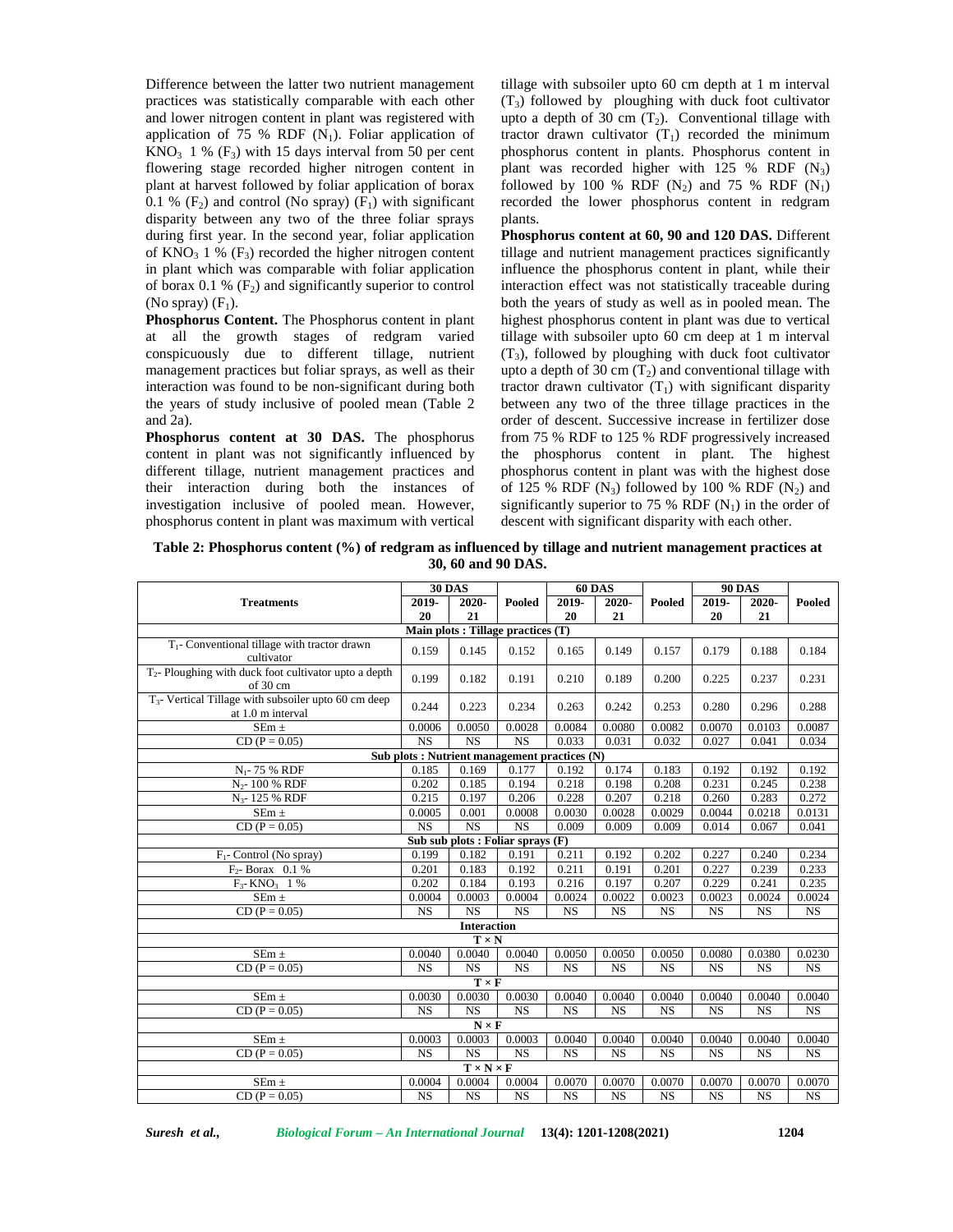| Table 2a: Phosphorus content (%) of redgram as influenced by tillage and nutrient management practices at |  |
|-----------------------------------------------------------------------------------------------------------|--|
| 120 DAS and at harvest.                                                                                   |  |

|                                                                             |           | <b>120 DAS</b> |           | At harvest |           |           |
|-----------------------------------------------------------------------------|-----------|----------------|-----------|------------|-----------|-----------|
| <b>Treatments</b>                                                           | 2019-20   | 2020-21        | Pooled    | 2019-20    | 2020-21   | Pooled    |
| Main plots : Tillage practices (T)                                          |           |                |           |            |           |           |
| $T_1$ - Conventional tillage with tractor drawn cultivator                  | 0.172     | 0.159          | 0.166     | 0.157      | 0.146     | 0.152     |
| $T2$ - Ploughing with duck foot cultivator upto a depth of 30 cm            | 0.218     | 0.200          | 0.209     | 0.202      | 0.188     | 0.195     |
| $T_{3}$ - Vertical Tillage with subsoiler upto 60 cm deep at 1.0 m interval | 0.272     | 0.250          | 0.261     | 0.257      | 0.239     | 0.248     |
| $SEm \pm$                                                                   | 0.0109    | 0.0101         | 0.0105    | 0.0096     | 0.0089    | 0.0093    |
| $CD (P = 0.05)$                                                             | 0.043     | 0.039          | 0.041     | 0.038      | 0.035     | 0.037     |
| Sub plots : Nutrient management practices (N)                               |           |                |           |            |           |           |
| $N_1$ - 75 % RDF                                                            | 0.186     | 0.171          | 0.179     | 0.168      | 0.157     | 0.163     |
| $N_{2}$ - 100 % RDF                                                         | 0.221     | 0.204          | 0.213     | 0.198      | 0.184     | 0.191     |
| N <sub>3</sub> -125 % RDF                                                   | 0.255     | 0.235          | 0.245     | 0.249      | 0.232     | 0.241     |
| $SEm \pm$                                                                   | 0.0127    | 0.0117         | 0.0122    | 0.0189     | 0.0176    | 0.0183    |
| $CD (P = 0.05)$                                                             | 0.039     | 0.036          | 0.038     | 0.058      | 0.054     | 0.056     |
| Sub sub plots : Foliar sprays $(F)$                                         |           |                |           |            |           |           |
| $F_1$ - Control (No spray)                                                  | 0.221     | 0.203          | 0.212     | 0.206      | 0.191     | 0.199     |
| $F_2$ - Borax 0.1 %                                                         | 0.220     | 0.202          | 0.211     | 0.204      | 0.190     | 0.197     |
| $F_3$ - KNO <sub>3</sub> 1 %                                                | 0.222     | 0.204          | 0.213     | 0.206      | 0.191     | 0.199     |
| SEm $\pm$                                                                   | 0.0022    | 0.0020         | 0.0021    | 0.0021     | 0.0020    | 0.0021    |
| $CD (P = 0.05)$                                                             | <b>NS</b> | <b>NS</b>      | <b>NS</b> | <b>NS</b>  | <b>NS</b> | <b>NS</b> |
| <b>Interaction</b>                                                          |           |                |           |            |           |           |
| <b>TxN</b>                                                                  |           |                |           |            |           |           |
| SEm $\pm$                                                                   | 0.022     | 0.0200         | 0.0210    | 0.0330     | 0.0300    | 0.0315    |
| $CD (P = 0.05)$                                                             | <b>NS</b> | <b>NS</b>      | <b>NS</b> | <b>NS</b>  | <b>NS</b> | <b>NS</b> |
| $T \times F$                                                                |           |                |           |            |           |           |
| $SEm \pm$                                                                   | 0.0035    | 0.0040         | 0.0038    | 0.0040     | 0.0030    | 0.0035    |
| $CD (P = 0.05)$                                                             | <b>NS</b> | <b>NS</b>      | <b>NS</b> | <b>NS</b>  | <b>NS</b> | <b>NS</b> |
| $N \times F$                                                                |           |                |           |            |           |           |
| $SEm \pm$                                                                   | 0.0035    | 0.0040         | 0.0038    | 0.0040     | 0.0030    | 0.0035    |
| $CD (P = 0.05)$                                                             | <b>NS</b> | <b>NS</b>      | <b>NS</b> | <b>NS</b>  | <b>NS</b> | <b>NS</b> |
| $T \times N \times F$                                                       |           |                |           |            |           |           |
| SEm $\pm$                                                                   | 0.0060    | 0.0060         | 0.0060    | 0.0060     | 0.0060    | 0.0060    |
| $CD (P = 0.05)$                                                             | <b>NS</b> | <b>NS</b>      | <b>NS</b> | <b>NS</b>  | <b>NS</b> | <b>NS</b> |

**Phosphorus content at harvest.** The phosphorus content in redgram plants varied conspicuously due to tillage, nutrient management practices, foliar sprays and their interaction was found to be non-significant during both the years of investigation and in pooled mean. The highest phosphorus content in plant was due to vertical tillage with subsoiler upto 60 cm deep at 1 m interval  $(T_3)$  followed by ploughing with duck foot cultivator upto a depth of 30 cm  $(T_2)$  and conventional tillage with tractor drawn cultivator  $(T_1)$  with significant disparity between any two of the three tillage practices in the order of descent. The phosphorus content in plant was higher with application of 125 % RDF  $(N_3)$  which was however on par with 100 % RDF  $(N_2)$  and significantly superior to 75 % RDF  $(N_1)$ . The latter two treatments were comparable during both the years of investigation. Foliar application of  $KNO_3$  1 % (F<sub>3</sub>) twice with 15 days interval from 50 per cent flowering stage was registered higher phosphorus content in plant followed by borax 0.1 %  $(F_2)$  and control (No spray)  $(F_1)$  with no significant disparity among the treatments.

**Potassium Content.** The potassium content in plant at all the growth stages of redgram varied conspicuously due to different tillage, nutrient management practices and foliar sprays exerted significant effect only at harvesting stage, while their interaction was found to be non-significant during both the years of study as well as in pooled mean (Table 3 and 3a).

**Potassium content at 30 DAS.** The potassium content was not varied by different tillage and nutrient management practices imposed in redgram, while their interaction effect was not statistically traceable during both the years of investigation and in pooled mean.

Tillage and nutrient management practices could not exert significant influence on potassium content in plant. However, potassium content in plant was maximum with vertical tillage with subsoiler upto 60 cm depth at 1 m interval  $(T_3)$  followed by ploughing with duck foot cultivator upto a depth of 30 cm  $(T_2)$ . Conventional tillage with tractor drawn cultivator  $(T_1)$ recorded the minimum potassium content. Higher potassium content in plant was observed with 125 % RDF  $(N_3)$  followed by 100 % RDF  $(N_2)$  and 75 % RDF  $(N_1)$  with no significant disparity among the nutrient management practices.

**Potassium content at 60, 90 and 120 DAS.** The potassium content was invariable altered by different tillage and nutrient management practices imposed in redgram, while their interaction effect was not statistically traceable during both the years of investigation and in pooled mean. The potassium content in plant was higher with vertical tillage with subsoiler upto 60 cm depth at 1 m interval  $(T_3)$ , which was however comparable with ploughing with duck foot cultivator upto a depth of 30 cm  $(T_2)$  and significantly superior to conventional tillage with tractor drawn cultivator  $(T_1)$ . The difference between ploughing with duck foot cultivator upto a depth of 30 cm  $(T_2)$  and conventional tillage with tractor drawn cultivator  $(T_1)$  was comparable. Higher potassium content in plant was noticed with application 125 % RDF  $(N_3)$ , which was however comparable with 100 % RDF  $(N_2)$  and significantly superior to 75 % RDF  $(N_1)$ . Lower potassium content in plant was recorded with 75 % RDF  $(N_1)$ . Difference between latter two nutrient management practices was non-significant.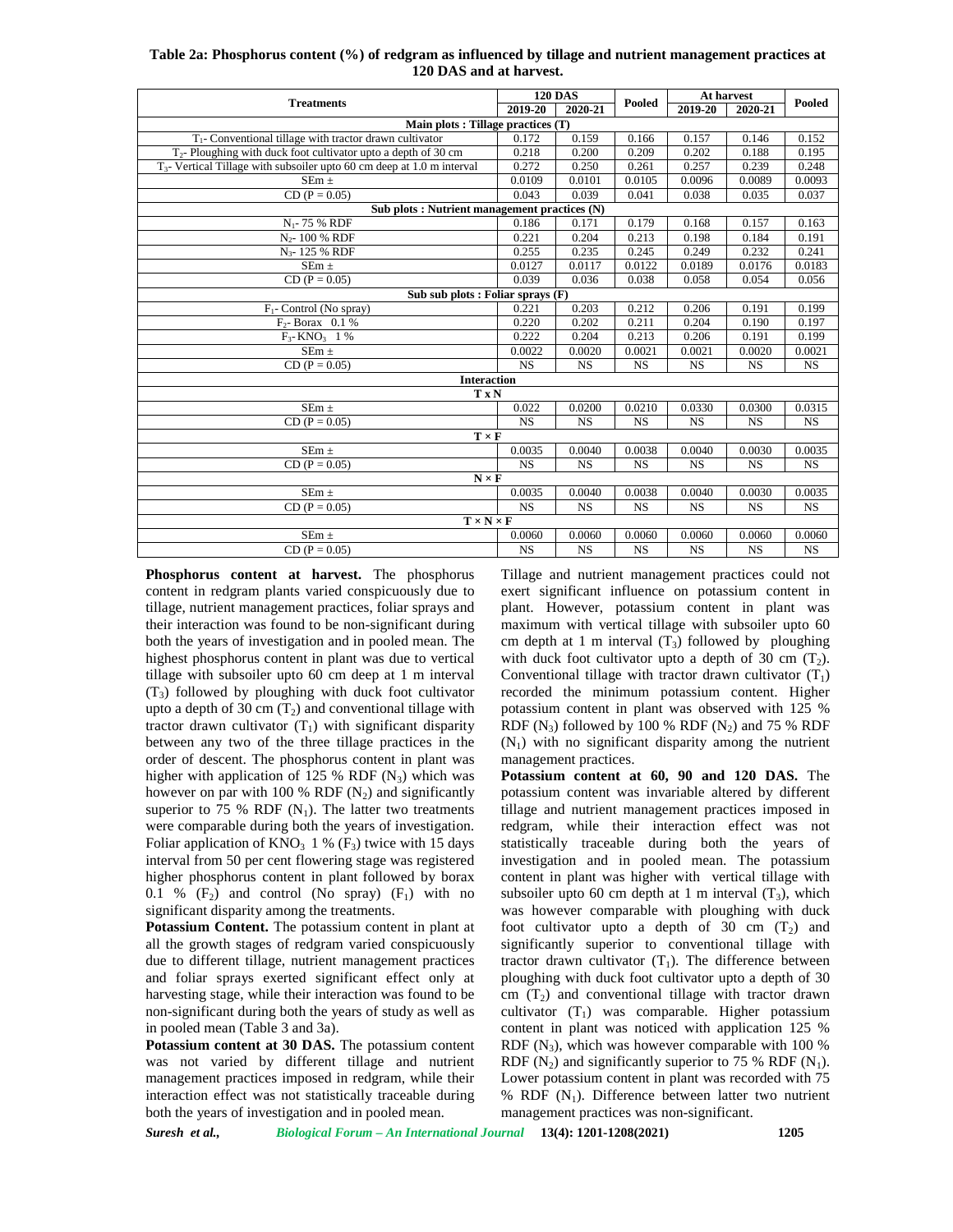**Potassium content at harvest.** The potassium content in redgram plants varied conspicuously due to tillage, nutrient management practices and foliar sprays, while their interaction effect was non-significant during both the years of investigation and in pooled mean. The potassium content in plant was higher with vertical tillage with subsoiler upto 60 cm depth at 1 m interval  $(T_3)$  which was however comparable with ploughing with duck foot cultivator upto a depth of 30 cm  $(T_2)$  and significantly superior to conventional tillage with tractor drawn cultivator  $(T_1)$ . Higher potassium content in plant was noticed with application 125 % RDF  $(N_3)$ , which was however comparable with 100 % RDF  $(N_2)$ and significantly superior to 75 % RDF  $(N_1)$ . Lower potassium content in plant was recorded with 75 %  $RDF (N<sub>1</sub>)$ . Difference between latter two nutrient management practices was non-significant. Foliar application of  $KNO_3$  1 % (F<sub>3</sub>) with 15 days interval from 50 per cent flowering stage recorded higher potassium content in plant at harvest, which was significantly superior to foliar application of borax 0.1 %  $(F_2)$  and control (No spray)  $(F_1)$ . The latter two treatments were comparable.

Among tillage practices studied during both the years of experiment maximum nutrient content of nitrogen, phosphorus and potassium at all the growth stages of redgram was recorded with vertical tillage with subsoiler upto 60 cm depth at 1 m interval  $(T_3)$  due to more availability of nutrients and moisture in vertical tillage treatments that favoured more mineralisation and

translocation of nutrients especially phosphorous and potassium which helped in higher uptake of nutrients compared to deep ploughing with duck foot cultivator and conventional with tractor drawn cultivator. Similar results stating that significant effect of vertical tillage on nutrient uptake by plants were reported by Mathukia and Khanpara (2007); Cai *et al*., (2014); Priya (2017). Also due to higher nitrogen uptake might be due to adequate availability of moisture and nitrogen, phosphorus and potassium nutrients throughout the growth favoured more mineralisation and translocation of nutrients (Pal & Phogat, 2005; Ramana *et al*., 2015). Lower nutrient content was due to less availability of nutrients, moisture and less root exploitation for the plants.

Among nutrient management practices studied during both the years of study, higher nitrogen, phosphorus and potassium content at 30, 60, 90, 120 DAS and at harvest was obtained with 125 % RDF application, which was might be due to higher availability of nitrogen, phosphorus and potassium. These results are in agreement with the findings of Elayaraja and Singarvel (2009); Pacharne *et al*., (2015); Nagamani *et al*., (2020). Minimum amount of nitrogen, phosphorus and potassium content was measured with 75 % RDF treatment where less fertilizers were applied which was significantly lower than with rest of the nutrient management practices tried, due to less availability of nutrients for the plants during both the years of study (Nagamani, 2015; Priya, 2017).

**Table 3: Potassium content (%) of redgram as influenced by tillage and nutrient management practices at 30, 60 and 90 DAS.**

| Pooled<br>Pooled<br>2019-<br>2020-<br><b>Treatments</b><br>2019-<br>2020-<br>2019-<br>2020-<br>20<br>21<br>20<br>21<br>20<br>21<br>Main plots : Tillage practices (T)<br>$T_1$ - Conventional tillage with tractor drawn cultivator<br>1.19<br>1.22<br>1.12<br>1.16<br>1.18<br>1.17<br>1.27<br>1.31<br>1.35<br>$T_2$ - Ploughing with duck foot cultivator upto a depth of<br>1.25<br>1.34<br>1.20<br>1.23<br>1.26<br>1.16<br>1.21<br>1.42<br>1.38<br>30 cm<br>1.29<br>1.24<br>1.27<br>1.30<br>1.20<br>1.25<br>1.41<br>1.50<br>1.46<br>m interval<br>$SEm \pm$<br>0.013<br>0.016<br>0.015<br>0.016<br>0.015<br>0.016<br>0.021<br>0.019<br>$\overline{\text{NS}}$<br>$\overline{\text{NS}}$<br>$\overline{\text{NS}}$<br>$CD (P = 0.05)$<br>0.06<br>0.06<br>0.06<br>0.08<br>0.08<br>0.08<br>Sub plots : Nutrient management practices (N)<br>$N_1$ - 75 % RDF<br>1.21<br>1.12<br>1.17<br>1.08<br>1.13<br>1.34<br>1.26<br>1.18<br>1.30<br>1.25<br>1.22<br>1.25<br>1.20<br>1.33<br>N <sub>2</sub> -100 % RDF<br>1.19<br>1.14<br>1.41<br>1.37<br>1.35<br>1.26<br>1.28<br>1.27<br>1.24<br>1.30<br>1.53<br>1.43<br>N <sub>3</sub> -125 % RDF<br>1.48<br>$SEm \pm$<br>0.036<br>0.039<br>0.038<br>0.041<br>0.038<br>0.040<br>0.05<br>0.045<br>NS<br>$\overline{\text{NS}}$<br>$\overline{\text{NS}}$<br>$CD (P = 0.05)$<br>0.13<br>0.12<br>0.12<br>0.15<br>0.14<br>0.15<br>Sub sub plots : Foliar sprays (F)<br>$F_1$ - Control (No spray)<br>1.26<br>1.14<br>1.20<br>1.20<br>1.10<br>1.15<br>1.36<br>1.28<br>1.32<br>$F_2$ - Borax 0.1 %<br>1.23<br>1.19<br>1.21<br>1.26<br>1.15<br>1.21<br>1.42<br>1.34<br>1.38<br>1.24<br>1.25<br>1.25<br>1.32<br>1.21<br>1.27<br>$F_{3}$ - KNO <sub>3</sub> 1 %<br>1.49<br>1.40<br>1.45<br>0.034<br>0.036<br>0.033<br>$SEm \pm$<br>0.028<br>0.031<br>0.035<br>0.040<br>0.038<br>0.04<br><b>NS</b><br>$CD (P = 0.05)$<br>NS<br>$\overline{\text{NS}}$<br>$\overline{\text{NS}}$<br>$\overline{\text{NS}}$<br>$\overline{\text{NS}}$<br>$\overline{\text{NS}}$<br><b>NS</b><br><b>NS</b><br><b>Interaction</b><br>$T \times N$<br>$SEm \pm$<br>0.068<br>0.072<br>0.063<br>0.066<br>0.066<br>0.069<br>0.083<br>0.078<br>$\overline{\text{NS}}$<br><b>NS</b><br><b>NS</b><br><b>NS</b><br><b>NS</b><br><b>NS</b><br><b>NS</b><br>$CD (P = 0.05)$<br><b>NS</b><br><b>NS</b><br>$T \times F$<br>0.057<br>0.060<br>0.058<br>0.061<br>SEm $\pm$<br>0.059<br>0.063<br>0.069<br>0.065<br>$\overline{\text{NS}}$<br>$CD (P = 0.05)$<br><b>NS</b><br><b>NS</b><br><b>NS</b><br><b>NS</b><br><b>NS</b><br><b>NS</b><br><b>NS</b><br><b>NS</b><br>$N \times F$<br>0.057<br>0.059<br>0.058<br>0.061<br>$SEm \pm$<br>0.060<br>0.063<br>0.069<br>0.065<br><b>NS</b><br><b>NS</b><br><b>NS</b><br>$CD (P = 0.05)$<br><b>NS</b><br><b>NS</b><br><b>NS</b><br><b>NS</b><br><b>NS</b><br><b>NS</b><br>$T \times N \times F$<br>0.102<br>0.100<br>$SEm \pm$<br>0.101<br>0.103<br>0.109<br>0.105<br>0.120<br>0.113<br>$\overline{\text{NS}}$<br>$\overline{\text{NS}}$<br>$CD (P = 0.05)$<br><b>NS</b><br><b>NS</b><br><b>NS</b><br><b>NS</b><br><b>NS</b><br><b>NS</b><br><b>NS</b> |                                                                | <b>30 DAS</b> | <b>60 DAS</b> |  | <b>90 DAS</b> |  |        |
|-------------------------------------------------------------------------------------------------------------------------------------------------------------------------------------------------------------------------------------------------------------------------------------------------------------------------------------------------------------------------------------------------------------------------------------------------------------------------------------------------------------------------------------------------------------------------------------------------------------------------------------------------------------------------------------------------------------------------------------------------------------------------------------------------------------------------------------------------------------------------------------------------------------------------------------------------------------------------------------------------------------------------------------------------------------------------------------------------------------------------------------------------------------------------------------------------------------------------------------------------------------------------------------------------------------------------------------------------------------------------------------------------------------------------------------------------------------------------------------------------------------------------------------------------------------------------------------------------------------------------------------------------------------------------------------------------------------------------------------------------------------------------------------------------------------------------------------------------------------------------------------------------------------------------------------------------------------------------------------------------------------------------------------------------------------------------------------------------------------------------------------------------------------------------------------------------------------------------------------------------------------------------------------------------------------------------------------------------------------------------------------------------------------------------------------------------------------------------------------------------------------------------------------------------------------------------------------------------------------------------------------------------------------------------------------------------------------------------------------------------------------------------------------------------------------------------------------------------------------------------------------------------------------------------------------------------------------------------------------------------------------------------------------------------------------------------------------------|----------------------------------------------------------------|---------------|---------------|--|---------------|--|--------|
|                                                                                                                                                                                                                                                                                                                                                                                                                                                                                                                                                                                                                                                                                                                                                                                                                                                                                                                                                                                                                                                                                                                                                                                                                                                                                                                                                                                                                                                                                                                                                                                                                                                                                                                                                                                                                                                                                                                                                                                                                                                                                                                                                                                                                                                                                                                                                                                                                                                                                                                                                                                                                                                                                                                                                                                                                                                                                                                                                                                                                                                                                           |                                                                |               |               |  |               |  | Pooled |
|                                                                                                                                                                                                                                                                                                                                                                                                                                                                                                                                                                                                                                                                                                                                                                                                                                                                                                                                                                                                                                                                                                                                                                                                                                                                                                                                                                                                                                                                                                                                                                                                                                                                                                                                                                                                                                                                                                                                                                                                                                                                                                                                                                                                                                                                                                                                                                                                                                                                                                                                                                                                                                                                                                                                                                                                                                                                                                                                                                                                                                                                                           |                                                                |               |               |  |               |  |        |
|                                                                                                                                                                                                                                                                                                                                                                                                                                                                                                                                                                                                                                                                                                                                                                                                                                                                                                                                                                                                                                                                                                                                                                                                                                                                                                                                                                                                                                                                                                                                                                                                                                                                                                                                                                                                                                                                                                                                                                                                                                                                                                                                                                                                                                                                                                                                                                                                                                                                                                                                                                                                                                                                                                                                                                                                                                                                                                                                                                                                                                                                                           |                                                                |               |               |  |               |  |        |
|                                                                                                                                                                                                                                                                                                                                                                                                                                                                                                                                                                                                                                                                                                                                                                                                                                                                                                                                                                                                                                                                                                                                                                                                                                                                                                                                                                                                                                                                                                                                                                                                                                                                                                                                                                                                                                                                                                                                                                                                                                                                                                                                                                                                                                                                                                                                                                                                                                                                                                                                                                                                                                                                                                                                                                                                                                                                                                                                                                                                                                                                                           |                                                                |               |               |  |               |  |        |
|                                                                                                                                                                                                                                                                                                                                                                                                                                                                                                                                                                                                                                                                                                                                                                                                                                                                                                                                                                                                                                                                                                                                                                                                                                                                                                                                                                                                                                                                                                                                                                                                                                                                                                                                                                                                                                                                                                                                                                                                                                                                                                                                                                                                                                                                                                                                                                                                                                                                                                                                                                                                                                                                                                                                                                                                                                                                                                                                                                                                                                                                                           |                                                                |               |               |  |               |  |        |
|                                                                                                                                                                                                                                                                                                                                                                                                                                                                                                                                                                                                                                                                                                                                                                                                                                                                                                                                                                                                                                                                                                                                                                                                                                                                                                                                                                                                                                                                                                                                                                                                                                                                                                                                                                                                                                                                                                                                                                                                                                                                                                                                                                                                                                                                                                                                                                                                                                                                                                                                                                                                                                                                                                                                                                                                                                                                                                                                                                                                                                                                                           | $T_3$ - Vertical Tillage with subsoiler upto 60 cm deep at 1.0 |               |               |  |               |  |        |
|                                                                                                                                                                                                                                                                                                                                                                                                                                                                                                                                                                                                                                                                                                                                                                                                                                                                                                                                                                                                                                                                                                                                                                                                                                                                                                                                                                                                                                                                                                                                                                                                                                                                                                                                                                                                                                                                                                                                                                                                                                                                                                                                                                                                                                                                                                                                                                                                                                                                                                                                                                                                                                                                                                                                                                                                                                                                                                                                                                                                                                                                                           |                                                                |               |               |  |               |  | 0.020  |
|                                                                                                                                                                                                                                                                                                                                                                                                                                                                                                                                                                                                                                                                                                                                                                                                                                                                                                                                                                                                                                                                                                                                                                                                                                                                                                                                                                                                                                                                                                                                                                                                                                                                                                                                                                                                                                                                                                                                                                                                                                                                                                                                                                                                                                                                                                                                                                                                                                                                                                                                                                                                                                                                                                                                                                                                                                                                                                                                                                                                                                                                                           |                                                                |               |               |  |               |  |        |
|                                                                                                                                                                                                                                                                                                                                                                                                                                                                                                                                                                                                                                                                                                                                                                                                                                                                                                                                                                                                                                                                                                                                                                                                                                                                                                                                                                                                                                                                                                                                                                                                                                                                                                                                                                                                                                                                                                                                                                                                                                                                                                                                                                                                                                                                                                                                                                                                                                                                                                                                                                                                                                                                                                                                                                                                                                                                                                                                                                                                                                                                                           |                                                                |               |               |  |               |  |        |
|                                                                                                                                                                                                                                                                                                                                                                                                                                                                                                                                                                                                                                                                                                                                                                                                                                                                                                                                                                                                                                                                                                                                                                                                                                                                                                                                                                                                                                                                                                                                                                                                                                                                                                                                                                                                                                                                                                                                                                                                                                                                                                                                                                                                                                                                                                                                                                                                                                                                                                                                                                                                                                                                                                                                                                                                                                                                                                                                                                                                                                                                                           |                                                                |               |               |  |               |  |        |
|                                                                                                                                                                                                                                                                                                                                                                                                                                                                                                                                                                                                                                                                                                                                                                                                                                                                                                                                                                                                                                                                                                                                                                                                                                                                                                                                                                                                                                                                                                                                                                                                                                                                                                                                                                                                                                                                                                                                                                                                                                                                                                                                                                                                                                                                                                                                                                                                                                                                                                                                                                                                                                                                                                                                                                                                                                                                                                                                                                                                                                                                                           |                                                                |               |               |  |               |  |        |
|                                                                                                                                                                                                                                                                                                                                                                                                                                                                                                                                                                                                                                                                                                                                                                                                                                                                                                                                                                                                                                                                                                                                                                                                                                                                                                                                                                                                                                                                                                                                                                                                                                                                                                                                                                                                                                                                                                                                                                                                                                                                                                                                                                                                                                                                                                                                                                                                                                                                                                                                                                                                                                                                                                                                                                                                                                                                                                                                                                                                                                                                                           |                                                                |               |               |  |               |  |        |
|                                                                                                                                                                                                                                                                                                                                                                                                                                                                                                                                                                                                                                                                                                                                                                                                                                                                                                                                                                                                                                                                                                                                                                                                                                                                                                                                                                                                                                                                                                                                                                                                                                                                                                                                                                                                                                                                                                                                                                                                                                                                                                                                                                                                                                                                                                                                                                                                                                                                                                                                                                                                                                                                                                                                                                                                                                                                                                                                                                                                                                                                                           |                                                                |               |               |  |               |  | 0.048  |
|                                                                                                                                                                                                                                                                                                                                                                                                                                                                                                                                                                                                                                                                                                                                                                                                                                                                                                                                                                                                                                                                                                                                                                                                                                                                                                                                                                                                                                                                                                                                                                                                                                                                                                                                                                                                                                                                                                                                                                                                                                                                                                                                                                                                                                                                                                                                                                                                                                                                                                                                                                                                                                                                                                                                                                                                                                                                                                                                                                                                                                                                                           |                                                                |               |               |  |               |  |        |
|                                                                                                                                                                                                                                                                                                                                                                                                                                                                                                                                                                                                                                                                                                                                                                                                                                                                                                                                                                                                                                                                                                                                                                                                                                                                                                                                                                                                                                                                                                                                                                                                                                                                                                                                                                                                                                                                                                                                                                                                                                                                                                                                                                                                                                                                                                                                                                                                                                                                                                                                                                                                                                                                                                                                                                                                                                                                                                                                                                                                                                                                                           |                                                                |               |               |  |               |  |        |
|                                                                                                                                                                                                                                                                                                                                                                                                                                                                                                                                                                                                                                                                                                                                                                                                                                                                                                                                                                                                                                                                                                                                                                                                                                                                                                                                                                                                                                                                                                                                                                                                                                                                                                                                                                                                                                                                                                                                                                                                                                                                                                                                                                                                                                                                                                                                                                                                                                                                                                                                                                                                                                                                                                                                                                                                                                                                                                                                                                                                                                                                                           |                                                                |               |               |  |               |  |        |
|                                                                                                                                                                                                                                                                                                                                                                                                                                                                                                                                                                                                                                                                                                                                                                                                                                                                                                                                                                                                                                                                                                                                                                                                                                                                                                                                                                                                                                                                                                                                                                                                                                                                                                                                                                                                                                                                                                                                                                                                                                                                                                                                                                                                                                                                                                                                                                                                                                                                                                                                                                                                                                                                                                                                                                                                                                                                                                                                                                                                                                                                                           |                                                                |               |               |  |               |  |        |
|                                                                                                                                                                                                                                                                                                                                                                                                                                                                                                                                                                                                                                                                                                                                                                                                                                                                                                                                                                                                                                                                                                                                                                                                                                                                                                                                                                                                                                                                                                                                                                                                                                                                                                                                                                                                                                                                                                                                                                                                                                                                                                                                                                                                                                                                                                                                                                                                                                                                                                                                                                                                                                                                                                                                                                                                                                                                                                                                                                                                                                                                                           |                                                                |               |               |  |               |  |        |
|                                                                                                                                                                                                                                                                                                                                                                                                                                                                                                                                                                                                                                                                                                                                                                                                                                                                                                                                                                                                                                                                                                                                                                                                                                                                                                                                                                                                                                                                                                                                                                                                                                                                                                                                                                                                                                                                                                                                                                                                                                                                                                                                                                                                                                                                                                                                                                                                                                                                                                                                                                                                                                                                                                                                                                                                                                                                                                                                                                                                                                                                                           |                                                                |               |               |  |               |  |        |
|                                                                                                                                                                                                                                                                                                                                                                                                                                                                                                                                                                                                                                                                                                                                                                                                                                                                                                                                                                                                                                                                                                                                                                                                                                                                                                                                                                                                                                                                                                                                                                                                                                                                                                                                                                                                                                                                                                                                                                                                                                                                                                                                                                                                                                                                                                                                                                                                                                                                                                                                                                                                                                                                                                                                                                                                                                                                                                                                                                                                                                                                                           |                                                                |               |               |  |               |  |        |
|                                                                                                                                                                                                                                                                                                                                                                                                                                                                                                                                                                                                                                                                                                                                                                                                                                                                                                                                                                                                                                                                                                                                                                                                                                                                                                                                                                                                                                                                                                                                                                                                                                                                                                                                                                                                                                                                                                                                                                                                                                                                                                                                                                                                                                                                                                                                                                                                                                                                                                                                                                                                                                                                                                                                                                                                                                                                                                                                                                                                                                                                                           |                                                                |               |               |  |               |  |        |
|                                                                                                                                                                                                                                                                                                                                                                                                                                                                                                                                                                                                                                                                                                                                                                                                                                                                                                                                                                                                                                                                                                                                                                                                                                                                                                                                                                                                                                                                                                                                                                                                                                                                                                                                                                                                                                                                                                                                                                                                                                                                                                                                                                                                                                                                                                                                                                                                                                                                                                                                                                                                                                                                                                                                                                                                                                                                                                                                                                                                                                                                                           |                                                                |               |               |  |               |  |        |
|                                                                                                                                                                                                                                                                                                                                                                                                                                                                                                                                                                                                                                                                                                                                                                                                                                                                                                                                                                                                                                                                                                                                                                                                                                                                                                                                                                                                                                                                                                                                                                                                                                                                                                                                                                                                                                                                                                                                                                                                                                                                                                                                                                                                                                                                                                                                                                                                                                                                                                                                                                                                                                                                                                                                                                                                                                                                                                                                                                                                                                                                                           |                                                                |               |               |  |               |  | 0.081  |
|                                                                                                                                                                                                                                                                                                                                                                                                                                                                                                                                                                                                                                                                                                                                                                                                                                                                                                                                                                                                                                                                                                                                                                                                                                                                                                                                                                                                                                                                                                                                                                                                                                                                                                                                                                                                                                                                                                                                                                                                                                                                                                                                                                                                                                                                                                                                                                                                                                                                                                                                                                                                                                                                                                                                                                                                                                                                                                                                                                                                                                                                                           |                                                                |               |               |  |               |  |        |
|                                                                                                                                                                                                                                                                                                                                                                                                                                                                                                                                                                                                                                                                                                                                                                                                                                                                                                                                                                                                                                                                                                                                                                                                                                                                                                                                                                                                                                                                                                                                                                                                                                                                                                                                                                                                                                                                                                                                                                                                                                                                                                                                                                                                                                                                                                                                                                                                                                                                                                                                                                                                                                                                                                                                                                                                                                                                                                                                                                                                                                                                                           |                                                                |               |               |  |               |  |        |
|                                                                                                                                                                                                                                                                                                                                                                                                                                                                                                                                                                                                                                                                                                                                                                                                                                                                                                                                                                                                                                                                                                                                                                                                                                                                                                                                                                                                                                                                                                                                                                                                                                                                                                                                                                                                                                                                                                                                                                                                                                                                                                                                                                                                                                                                                                                                                                                                                                                                                                                                                                                                                                                                                                                                                                                                                                                                                                                                                                                                                                                                                           |                                                                |               |               |  |               |  | 0.067  |
|                                                                                                                                                                                                                                                                                                                                                                                                                                                                                                                                                                                                                                                                                                                                                                                                                                                                                                                                                                                                                                                                                                                                                                                                                                                                                                                                                                                                                                                                                                                                                                                                                                                                                                                                                                                                                                                                                                                                                                                                                                                                                                                                                                                                                                                                                                                                                                                                                                                                                                                                                                                                                                                                                                                                                                                                                                                                                                                                                                                                                                                                                           |                                                                |               |               |  |               |  |        |
|                                                                                                                                                                                                                                                                                                                                                                                                                                                                                                                                                                                                                                                                                                                                                                                                                                                                                                                                                                                                                                                                                                                                                                                                                                                                                                                                                                                                                                                                                                                                                                                                                                                                                                                                                                                                                                                                                                                                                                                                                                                                                                                                                                                                                                                                                                                                                                                                                                                                                                                                                                                                                                                                                                                                                                                                                                                                                                                                                                                                                                                                                           |                                                                |               |               |  |               |  |        |
|                                                                                                                                                                                                                                                                                                                                                                                                                                                                                                                                                                                                                                                                                                                                                                                                                                                                                                                                                                                                                                                                                                                                                                                                                                                                                                                                                                                                                                                                                                                                                                                                                                                                                                                                                                                                                                                                                                                                                                                                                                                                                                                                                                                                                                                                                                                                                                                                                                                                                                                                                                                                                                                                                                                                                                                                                                                                                                                                                                                                                                                                                           |                                                                |               |               |  |               |  | 0.067  |
|                                                                                                                                                                                                                                                                                                                                                                                                                                                                                                                                                                                                                                                                                                                                                                                                                                                                                                                                                                                                                                                                                                                                                                                                                                                                                                                                                                                                                                                                                                                                                                                                                                                                                                                                                                                                                                                                                                                                                                                                                                                                                                                                                                                                                                                                                                                                                                                                                                                                                                                                                                                                                                                                                                                                                                                                                                                                                                                                                                                                                                                                                           |                                                                |               |               |  |               |  |        |
|                                                                                                                                                                                                                                                                                                                                                                                                                                                                                                                                                                                                                                                                                                                                                                                                                                                                                                                                                                                                                                                                                                                                                                                                                                                                                                                                                                                                                                                                                                                                                                                                                                                                                                                                                                                                                                                                                                                                                                                                                                                                                                                                                                                                                                                                                                                                                                                                                                                                                                                                                                                                                                                                                                                                                                                                                                                                                                                                                                                                                                                                                           |                                                                |               |               |  |               |  |        |
|                                                                                                                                                                                                                                                                                                                                                                                                                                                                                                                                                                                                                                                                                                                                                                                                                                                                                                                                                                                                                                                                                                                                                                                                                                                                                                                                                                                                                                                                                                                                                                                                                                                                                                                                                                                                                                                                                                                                                                                                                                                                                                                                                                                                                                                                                                                                                                                                                                                                                                                                                                                                                                                                                                                                                                                                                                                                                                                                                                                                                                                                                           |                                                                |               |               |  |               |  | 0.117  |
|                                                                                                                                                                                                                                                                                                                                                                                                                                                                                                                                                                                                                                                                                                                                                                                                                                                                                                                                                                                                                                                                                                                                                                                                                                                                                                                                                                                                                                                                                                                                                                                                                                                                                                                                                                                                                                                                                                                                                                                                                                                                                                                                                                                                                                                                                                                                                                                                                                                                                                                                                                                                                                                                                                                                                                                                                                                                                                                                                                                                                                                                                           |                                                                |               |               |  |               |  |        |

*Suresh et al., Biological Forum – An International Journal* **13(4): 1201-1208(2021) 1206**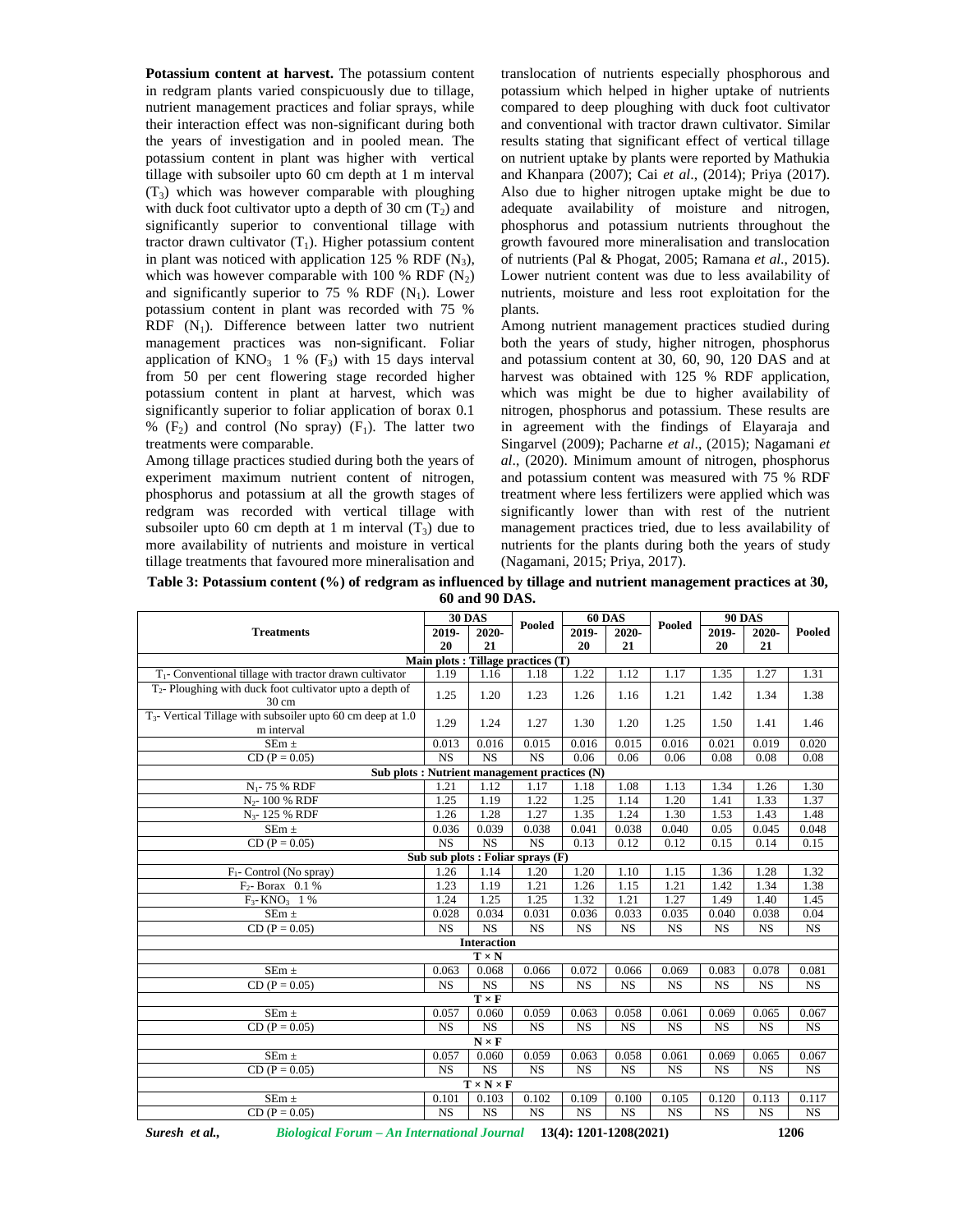| Table 3a: Potassium content (%) of redgram as influenced by tillage and nutrient management practices at |  |
|----------------------------------------------------------------------------------------------------------|--|
| 120 DAS and at harvest.                                                                                  |  |

|                                                                             |           | <b>120 DAS</b> |           | At harvest |           |           |
|-----------------------------------------------------------------------------|-----------|----------------|-----------|------------|-----------|-----------|
| <b>Treatments</b>                                                           | 2019-20   | 2020-21        | Pooled    | 2019-20    | 2020-21   | Pooled    |
| Main plots : Tillage practices (T)                                          |           |                |           |            |           |           |
| $T_1$ - Conventional tillage with tractor drawn cultivator                  | 1.25      | 1.16           | 1.21      | 1.22       | 1.15      | 1.19      |
| $T2$ - Ploughing with duck foot cultivator upto a depth of 30 cm            | 1.32      | 1.23           | 1.28      | 1.29       | 1.24      | 1.27      |
| $T_{3}$ - Vertical Tillage with subsoiler upto 60 cm deep at 1.0 m interval | 1.40      | 1.30           | 1.35      | 1.37       | 1.29      | 1.33      |
| $SEm \pm$                                                                   | 0.028     | 0.026          | 0.027     | 0.027      | 0.026     | 0.027     |
| $CD (P = 0.05)$                                                             | 0.11      | 0.10           | 0.11      | 0.11       | 0.10      | 0.11      |
| Sub plots : Nutrient management practices (N)                               |           |                |           |            |           |           |
| $N_1$ - 75 % RDF                                                            | 1.25      | 1.16           | 1.21      | 1.22       | 1.16      | 1.19      |
| $N_{2}$ - 100 % RDF                                                         | 1.31      | 1.22           | 1.27      | 1.29       | 1.22      | 1.26      |
| N <sub>3</sub> -125 % RDF                                                   | 1.41      | 1.31           | 1.36      | 1.38       | 1.30      | 1.34      |
| $SEm \pm$                                                                   | 0.04      | 0.037          | 0.039     | 0.04       | 0.024     | 0.032     |
| $CD (P = 0.05)$                                                             | 0.12      | 0.11           | 0.12      | 0.12       | 0.07      | 0.10      |
| Sub sub plots : Foliar sprays $(F)$                                         |           |                |           |            |           |           |
| $F_1$ - Control (No spray)                                                  | 1.26      | 1.18           | 1.22      | 1.24       | 1.17      | 1.21      |
| $F_2$ - Borax 0.1 %                                                         | 1.32      | 1.23           | 1.28      | 1.29       | 1.22      | 1.26      |
| $F_3$ - KNO <sub>3</sub> 1 %                                                | 1.38      | 1.29           | 1.34      | 1.36       | 1.30      | 1.33      |
| $SEm \pm$                                                                   | 0.037     | 0.035          | 0.036     | 0.018      | 0.022     | 0.020     |
| $CD (P = 0.05)$                                                             | <b>NS</b> | <b>NS</b>      | <b>NS</b> | 0.07       | 0.06      | 0.07      |
| <b>Interaction</b>                                                          |           |                |           |            |           |           |
| $T \times N$                                                                |           |                |           |            |           |           |
| $SEm \pm$                                                                   | 0.069     | 0.064          | 0.067     | 0.067      | 0.042     | 0.055     |
| $CD (P = 0.05)$                                                             | <b>NS</b> | <b>NS</b>      | <b>NS</b> | <b>NS</b>  | <b>NS</b> | <b>NS</b> |
| $T \times F$                                                                |           |                |           |            |           |           |
| $SEm \pm$                                                                   | 0.065     | 0.060          | 0.063     | 0.063      | 0.039     | 0.051     |
| $CD (P = 0.05)$                                                             | <b>NS</b> | <b>NS</b>      | <b>NS</b> | <b>NS</b>  | <b>NS</b> | <b>NS</b> |
| $N \times F$                                                                |           |                |           |            |           |           |
| SEm $\pm$                                                                   | 0.065     | 0.060          | 0.063     | 0.063      | 0.039     | 0.051     |
| $CD (P = 0.05)$                                                             | <b>NS</b> | <b>NS</b>      | <b>NS</b> | <b>NS</b>  | <b>NS</b> | <b>NS</b> |
| $T \times N \times F$                                                       |           |                |           |            |           |           |
| $SEm \pm$                                                                   | 0.112     | 0.104          | 0.108     | 0.110      | 0.067     | 0.089     |
| $CD (P = 0.05)$                                                             | <b>NS</b> | <b>NS</b>      | <b>NS</b> | <b>NS</b>  | <b>NS</b> | <b>NS</b> |

Higher nitrogen, phosphorus and potassium content was registered with foliar application of  $KNO<sub>3</sub>$  1 % (F<sub>3</sub>) twice with 15 days interval from 50 per cent flowering stage due to improved nutritional environment in the rhizosphere and plant system, potassium nitrate may help the plant to pump sucrose through roots that attracts soil microbes consequently that promoted better nutrient uptake by the roots. These results are in accordance with Sarkar and Pal, (2006); Sarkar and Malik (2009); Raj and Mallick (2017); Krishna and Kaleeswari (2018); Laishram *et al.,* (2020).

## **CONCLUSION**

From the present investigation, it can be concluded that vertical tillage with subsoiler upto 60 cm deep at 1 m interval with application of 125 % RDF and with foliar application of  $KNO<sub>3</sub> 1 %$  twice with 15 days interval from 50 per cent flowering stage resulted in higher nutrient content under the prevailing condition.

**Acknowledgement.** The authors are grateful to Acharya N.G Ranga Agricultural University, Lam, Guntur, Andhra Pradesh, India for providing funds for completion of this research project as a part of Ph.D. thesis. **Conflict of Interest.** None.

#### **REFERENCES**

Anonymous, (2020). *www. indiastat.com*

Cai, H., Ma, W., Zhang, X., Ping, Jieqing, Yan, X., Liu, J., Jingchaouan, Wang, L. and Ren, J. (2014). Effect of subsoil tillage depth on nutrient accumulation, root distribution and grain yield in spring maize. *The Crop Journal*, *2*(5): 297-307.

Directorate of Economics & Statistics, Planning Department, Government of Andhra Pradesh. 2019-20. Agricultural statistics at a glance.

- Elayaraja, D. and Singaravel, R. (2009). Effect of organic wastes and NPK levels on the nutrient uptake and yield of groundnut in coastal sandy soil. *Annuals of Agricultural Research New Series*, *30*(1-2): 9-13.
- Krishna, O. N. and Kaleeswari, R. K. (2018). Response of pulses to foliar application of multinutrients on yield, quality, uptake and soil nutrient status. *Madras Agricultural Journal*, *105*(4-6): 176-181.
- Laishram, B., Singh, B. T., Kalpana, M., Wangkheirakpam, A., Chongtham, K. S. and Singh, W. J. (2020). Effect of salicylic acid and potassium nitrate on growth and yield of lentil (*Lens culinaris* L.) under rainfed condition. *International Journal of Current Microbiology and Applied Sciences, 9*(11): 2779- 2791.
- Mathukia, R. K. and Khanpara, V. D. (2007). Effect of subsoiling, broad bed furrow and zinc fertilization on yield, quality and nutrient uptake by rainfed castor (*Ricinus communis* L.). *Agricultural Science Digest*, *27*(2): 116-118.
- Nagamani, C. (2015). Agrotechniques for enhancing the productivity of *rabi* redgram [*Cajanus cajan* (L.) Millsp.] and study of carryover effect on yield of summer fodder. *Ph. D. Thesis*, Acharya N.G. Ranga Agricultural University, Lam, Guntur.
- Nagamani, C., Sumathi, V. and Reddy, G. P. (2020). Yield and nutrient uptake of redgram [*Cajanus cajan* (L.)] as influenced by sowing window, nutrient dose and foliar sprays. *Agricultural Science Digest*, *40*(2): 149-153.
- Pacharne, D. P., Tumbare, A. D. and Thawal, D. W. (2015). Response of nutrient management on yield, nutrient uptake and energy balance in groundnut based